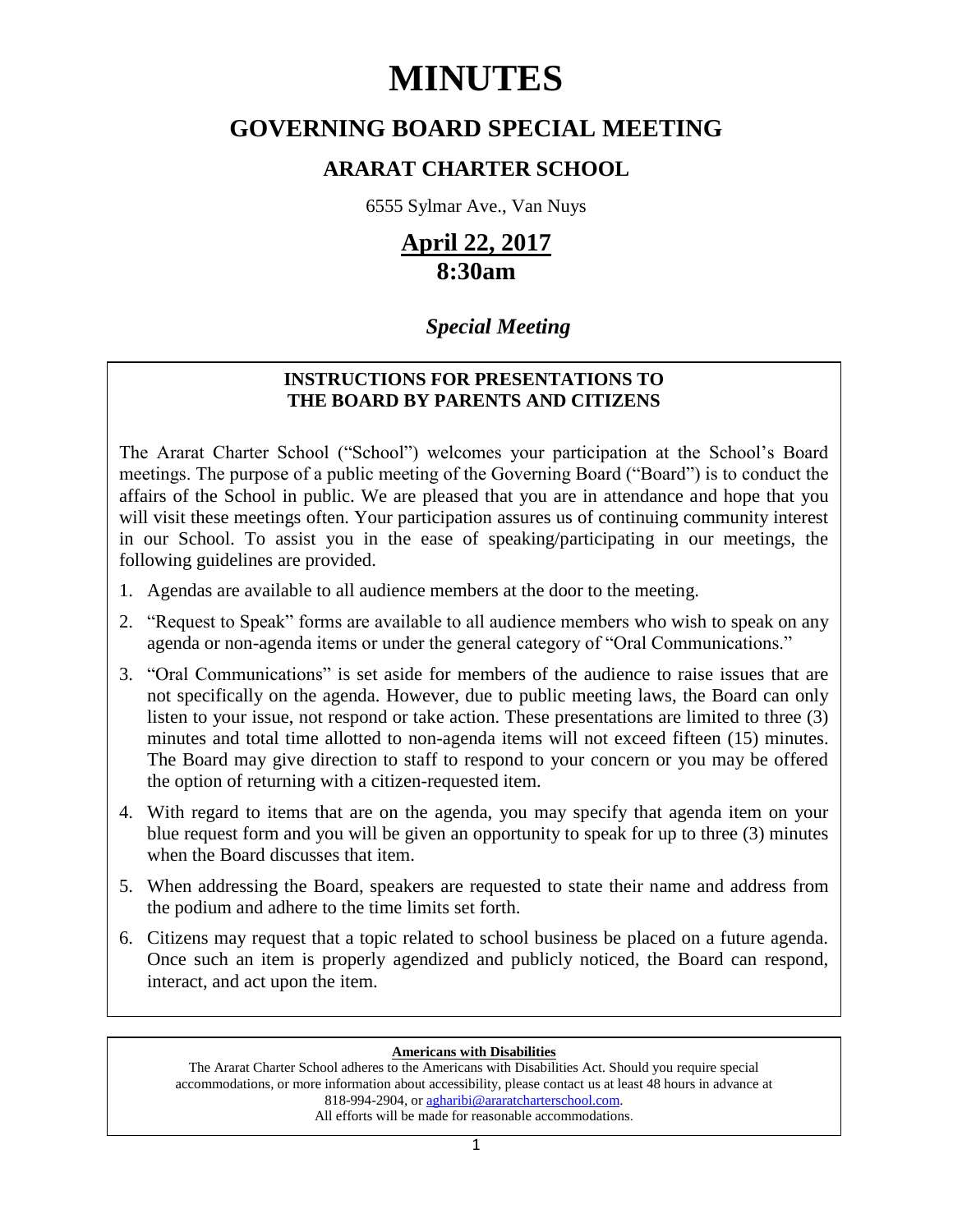#### **I. OPEN SESSION**

### **A. CALL TO ORDER:**

Meeting was called to order by Board Chairperson, Shakeh Avakian at 8:40 am.

#### **B. ROLL CALL**

|                      | Present | Absent |
|----------------------|---------|--------|
| Shakeh Avakian       |         |        |
| Marlena Gonzalez     |         |        |
| Lorena Gonzalez      |         |        |
| John Henderson       |         |        |
| Sylva Karayan        |         |        |
| Hermine Mahseredjian |         |        |
| Giuliana Velarde     |         |        |
|                      |         |        |

#### **C. APPROVAL OF MINUTES OF BOARD MEETING OF MARCH 18, 2017**

Moved by: Mr. Henderson Seconded by: Prof. Mahseredjian Vote: Approved Unanimously

### **II. COMMUNICATIONS**

#### **A. ORAL COMMUNICATIONS:**

*Non-agenda items: no individual presentation shall be for more than three (3) minutes and the total time for this purpose shall not exceed fifteen (15) minutes. Ordinarily, Board members will not respond to presentations and no action can be taken. However, the Board may give direction to staff following a presentation.*

Mrs. Zakevosyan – Parent of a first grader and a kindergartener - Interested to learn about the Board's findings in regards to concerns expressed during previous meeting

Roobina Megrian – Parent of a student in kindergarten – asked for clarifications on LCFF

# **B. FOR INFORMATION: CHAIRPERSON'S REPORT**. (Attachment)

- **1. Update on Facilities:** Principle and Office Manager visited the proposed locations and briefed the board about the location details. The board agreed to both location and will begin communication with RedHook to gain more information.
- **2. Consideration for Teacher Salary Increase:** Governing Board took a look at salary and step scales of a few districts and discussed the options in detail. The starting level should be comparable to LAUSD, and then give an incentive to teachers to stay longer by giving them a loyalty raise after a few years. Edtec is to generate different scenarios for a 3 or 5 year budget and present it to the board during the next meeting. There also will be a separate pay scale configured for those teachers who currently do not possess their cleared credential.

#### **C. FOR INFORMATION: PRINCIPAL'S REPORT.** (Attachment)

*This is a presentation of information that has occurred since the previous Board meeting. (Per attached report)*

#### **1. Update on School Calendar of Events**

• Friday, March 27, 2017-Community Open House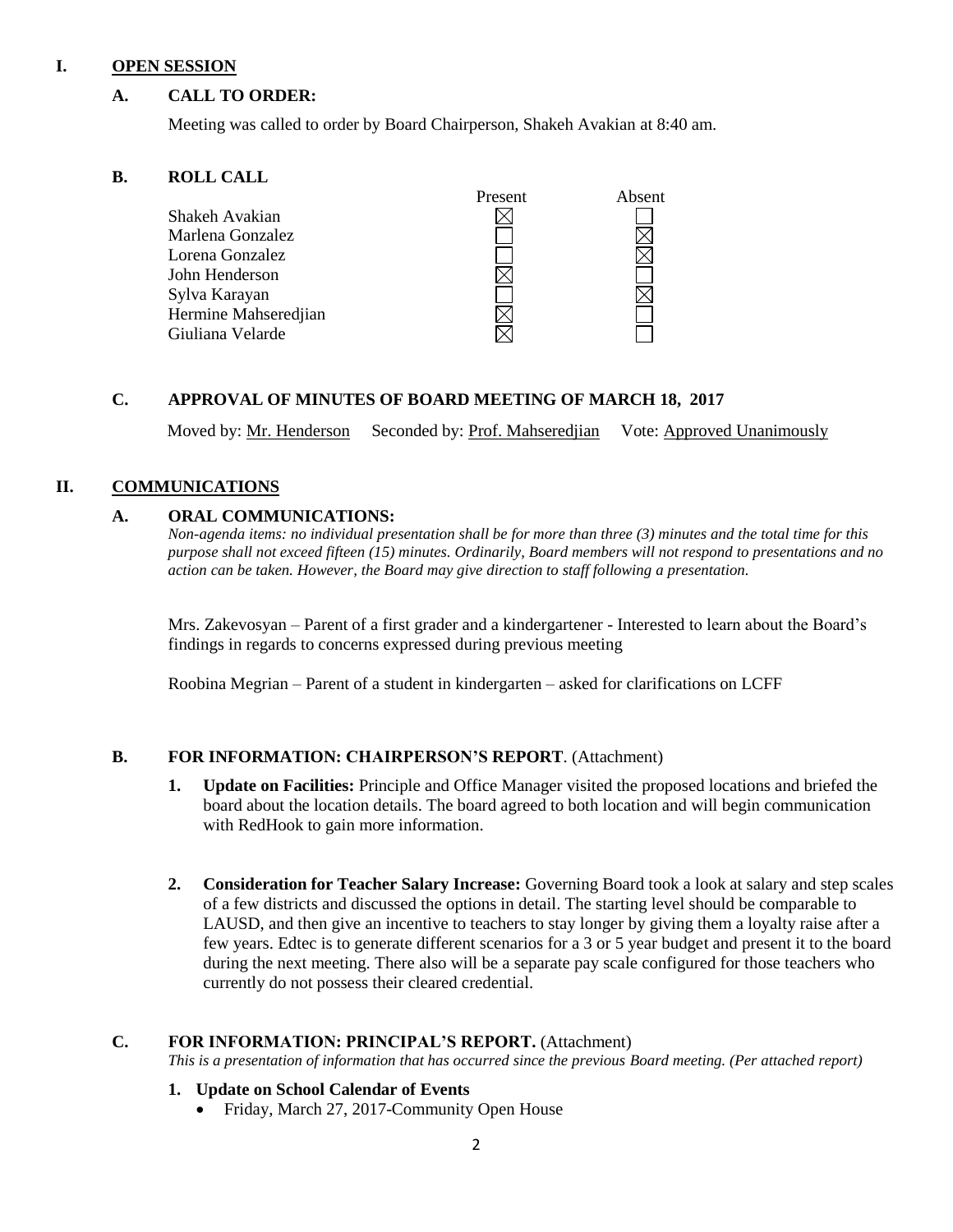- Tuesday, March 28, 2017- Faculty Meeting with ELA Publisher
- Wednesday, March 29, 2017-Award Assembly
- Thursday, March 30, 2017-Spring Picture Day
- Monday April 10 thru 14, School Closed for Spring Break
- Tuesday April 18 thru April 21,  $5<sup>th</sup>$  Grade Physical Fitness Test
- Tuesday April 25 thru June 1, CAASPP State Testing
- Friday April 28, 2017 LAUSD SELPA Option 3 Orientation meeting

# **Field Trips:**

2<sup>nd</sup> Grade- Stough Canyon Nature Center-3/30/17 Kindergarten- Pasadena Kids Space- 4/18/17

# **2. Update on State Testing**

- Students in grades 3-5 will be testing in English Language Arts and Math on the computer
- Each student will test for one hour per day for a period of seven days

| 3 <sup>rd</sup> Grade | April 25 thru May 4 |
|-----------------------|---------------------|
| 4 <sup>th</sup> Grade | May 8 thru May 17   |
| 5 <sup>th</sup> Grade | May 22 thru June 1  |

### *2017-2018 CAASPP Testing Windows*

# **3. Update on SELPA Option 3**

- We received notification from LAUSD on April 6 letting us know that we have been accepted into LAUSD SELPA Option 3
- We are scheduled to attend an orientation meeting on Friday April 28, 2017.
- By May 19, 2017, 5:00 PM Return Paperwork:
- Sign and email the Participant Agreement for Option 3 to Dixon Deutsch [\(dixon.deutsch@lausd.net\)](mailto:dixon.deutsch@lausd.net).
- Sign and deliver original copies of the MOU for Option 3 to the Charter School Division and Charter Operated Programs offices.
- Both documents will be made available at the orientation meeting on April 28, 2017

# **4. Update on Enrollment 2017-2018**

| Grade | sections<br>per grade<br>level | cohort<br>count for<br>2017-18 | exempt<br>siblings |
|-------|--------------------------------|--------------------------------|--------------------|
| K     | 3                              | 77                             | 25                 |
| 1     | $\mathbf{2}$                   | 52                             |                    |
| 2     | $\mathbf{2}$                   | 52                             |                    |
| 3     | 2                              | 53                             |                    |
| 4     | 2                              | 54                             |                    |
| 5     | 2                              | 52                             |                    |
|       | Total                          | 340                            |                    |
|       |                                |                                |                    |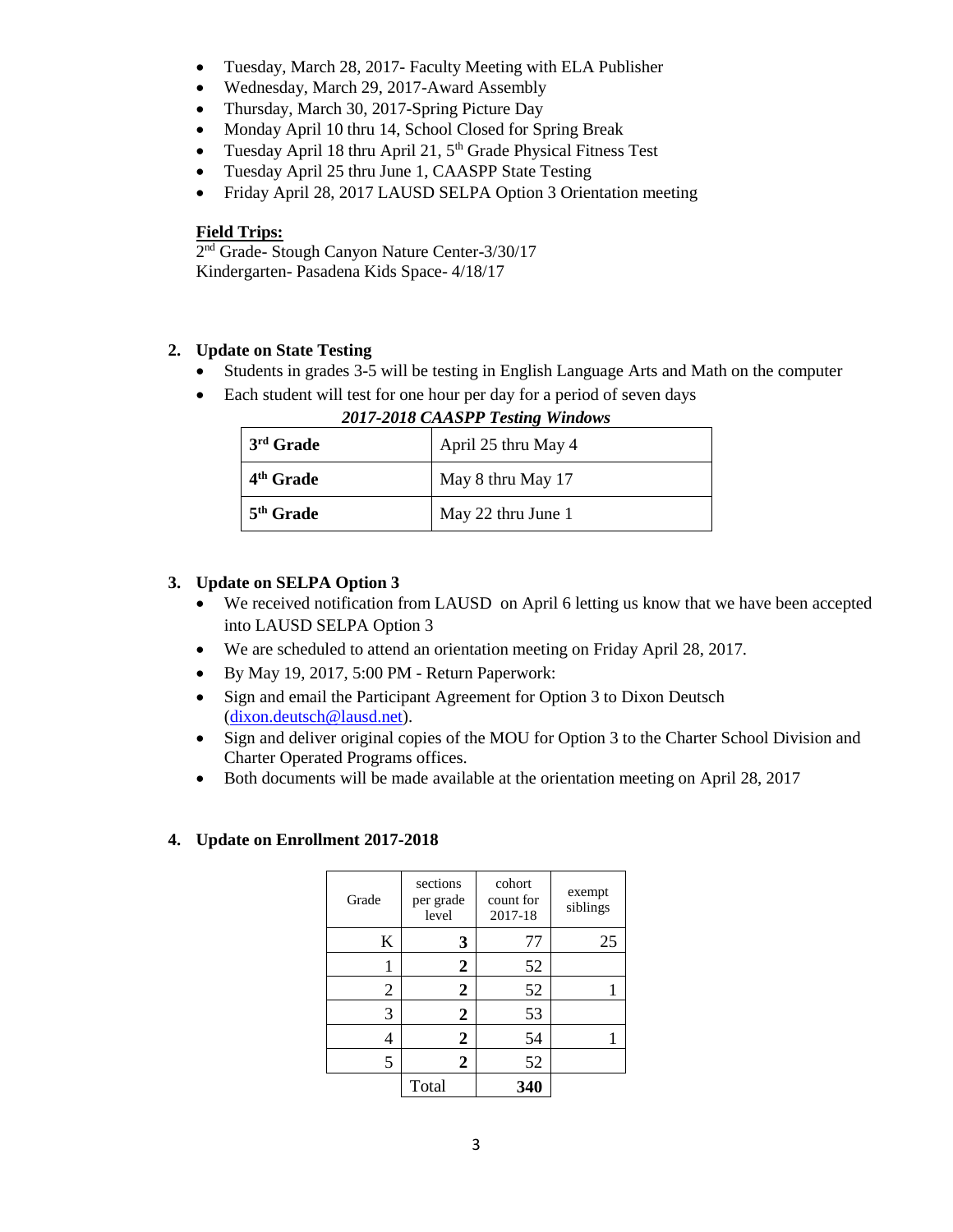# **5. Update on Prop 39**

- Prop 39 office has reached out to us on March 10 inquiring our interest in an Alternative Use Agreement.
- Alternative use agreement has been offered for both campuses and was submitted to LAUSD on March 27, 2017.

# **6. Update on Staggering School Start time**

- Currently, 41 families commute between the two campuses
- 10 out of the 41 families or 24% have 0 tardies from the beginning of the year to year to date at both campuses
- 16 out of the 41 families or 39% have been tardy at least 9 times this year at both campuses
- 3 out of the 41 or 7% of families have had one sibling with 0 tardies and the other sibling with at least three tardies this year.
- 14 out of 41 or 34% families have been tardy at least 11 times this year at both campuses and these families have been tardy in the past even when all siblings were on a single campus

# **7. Update on Audits, Reviews, & Mandated Reporting**

**CRDC:** The CRDC collects a variety of information including student enrollment and educational programs and services, most of which is disaggregated by race/ethnicity, sex, limited English proficiency, and disability. The CRDC is a longstanding and important aspect of the ED Office for Civil Rights (OCR) overall strategy for administering and enforcing the civil rights statutes for which it is responsible. Information collected by the CRDC is also used by other ED offices as well as policymakers and researchers outside of ED. 2015-16 Civil Rights Data Collection is due April 28, 2017

# **D. FOR INFORMATION: FINANCIAL REPORT**

*This is an update from what has transpired since the last board meeting.*

- **1. Budget to Date Update from Edtec:** Mr. Levi Kirkland reviewed March Financial report in detail.
	- P-2 ADA Update
	- March Forecast Update
	- Financial Summary
	- Revenue Forecast Changes
	- Expenses Forecast Changes
	- Cash Flow Forecast
	- Balance Sheet Summary
	- Exhibits
	- Check Register March
	- Cash Flow Projections
	- Budget vs. Actual Detail

**Review of the 2017-18 Preliminary Budget:** Mr. Kirkland also explained the preliminary budget for 2017-18 that was prepared with the school's Principal.

### **III. CONSENT AGENDA ITEMS**

*All matters listed under the consent agenda are considered by the Board to be routine and will be approved/enacted by the Board in one motion in the form listed below. Unless specifically requested by a Board member for further discussion or*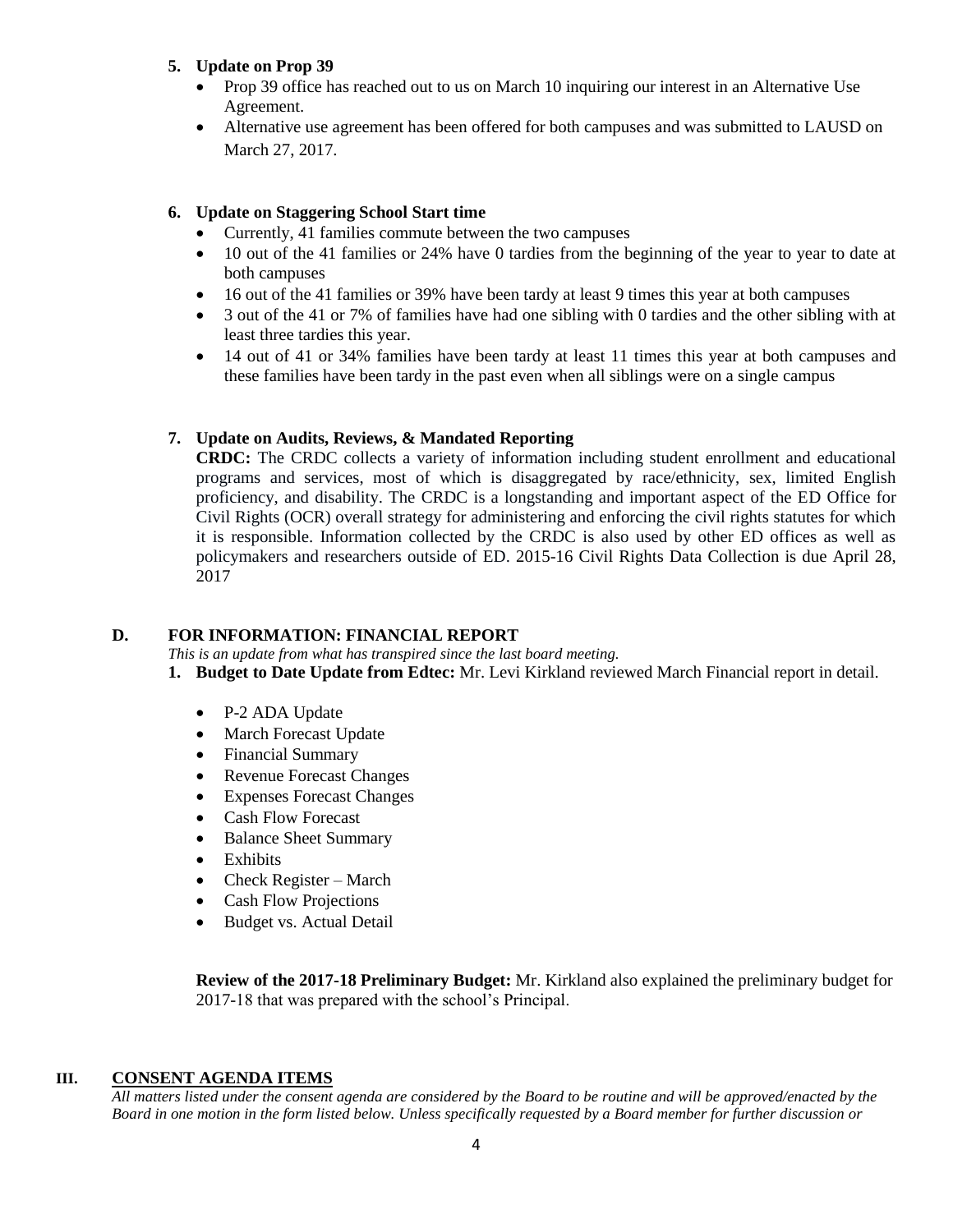*removed from the agenda, there will be no discussion of these items prior to the Board votes on them. The Principal recommends approval of all consent agenda items.*

Check register for the month of March was approved unanimously.

#### **Recommend approval**

 Motion by: Mr. Henderson Seconded by: Prof. Mahseredjian Vote: Approved Unanimously

# **IV. ACTION ITEMS**

### **V. INFORMATION ITEMS**/**POSSIBLE ACTION: A. LAUSD Preliminary Budget for 2017-2018**

#### **Recommend approval**

 Motion by: Mr. Henderson Seconded by: Prof. Mahseredjian Vote: Approved Unanimously

- **B. Update for Special Education 2017-2018 SELPA Application –** School has been accepted into SELPA option 3 of LAUSD. School has certain obligation to fulfil once agreement is drawn.
- **C. Update on Diversity:** The Board will be reviewing resumes soon to fill the vacant seats on the board. Principal was tasked with presenting names of perspective parents who would be great candidates to sit on the Governing Board.
- **D. Increase in Teacher Salaries:** See Chairperson's Report
- **E. COLA Considerations for 17-18 school year –** to be reviewed when salary tables are set.
- **F. Update on LAUSD Utilities Invoice:** LAUSD withdrew the invoice as the existing FUA is covering the utilities.
- **G. Update on staggering school start time:** Report was shared with the board in regards to the tardies and families who commute (see Principal's Report)
- **H. Update on existing volunteering & observation policy:** Additional concerns are to be directed to the Principal
- **I. Update on school valet drop off procedures:** School has hired two additional yard supervisors and the administration is outside supervision whenever possible. Parents who have concerns about the valet procedure will be approached individually and the procedure and expectations will be explained to them directly.